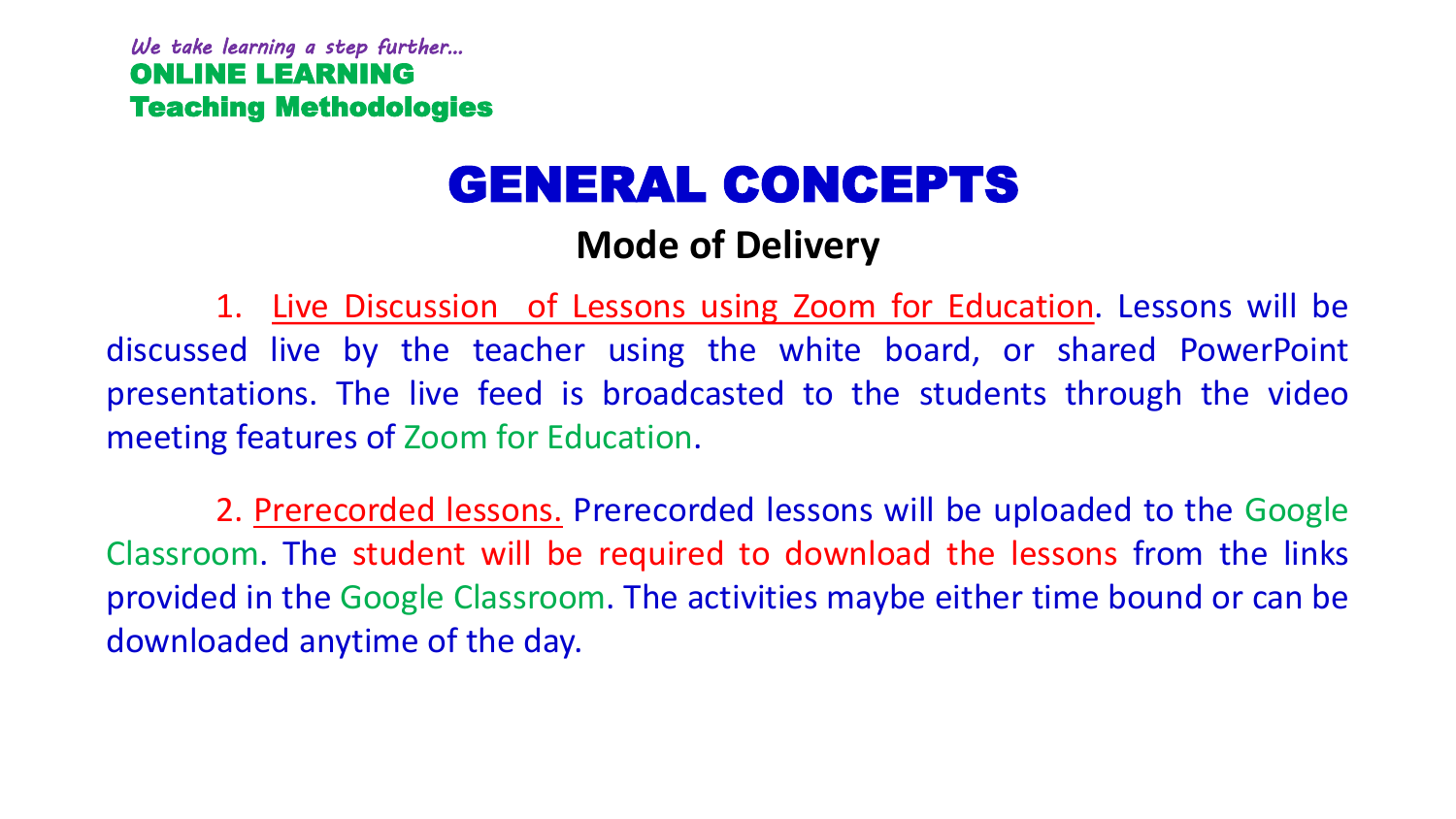### **What is Google Classroom?**

**Google Classroom** is a learning management software (LMS) developed by Google for schools, that aims to simplify creating, distributing, and grading academic assessments in a paperless way. Google Classroom is an online platform where the teacher can post the quizzes, assignments and periodical tests. The assessments are downloaded and taken by the students in a manner similar to an assessments given inside a physical classroom. Teachers can monitor the progress for each student, and after being graded, teachers can return work along with comments.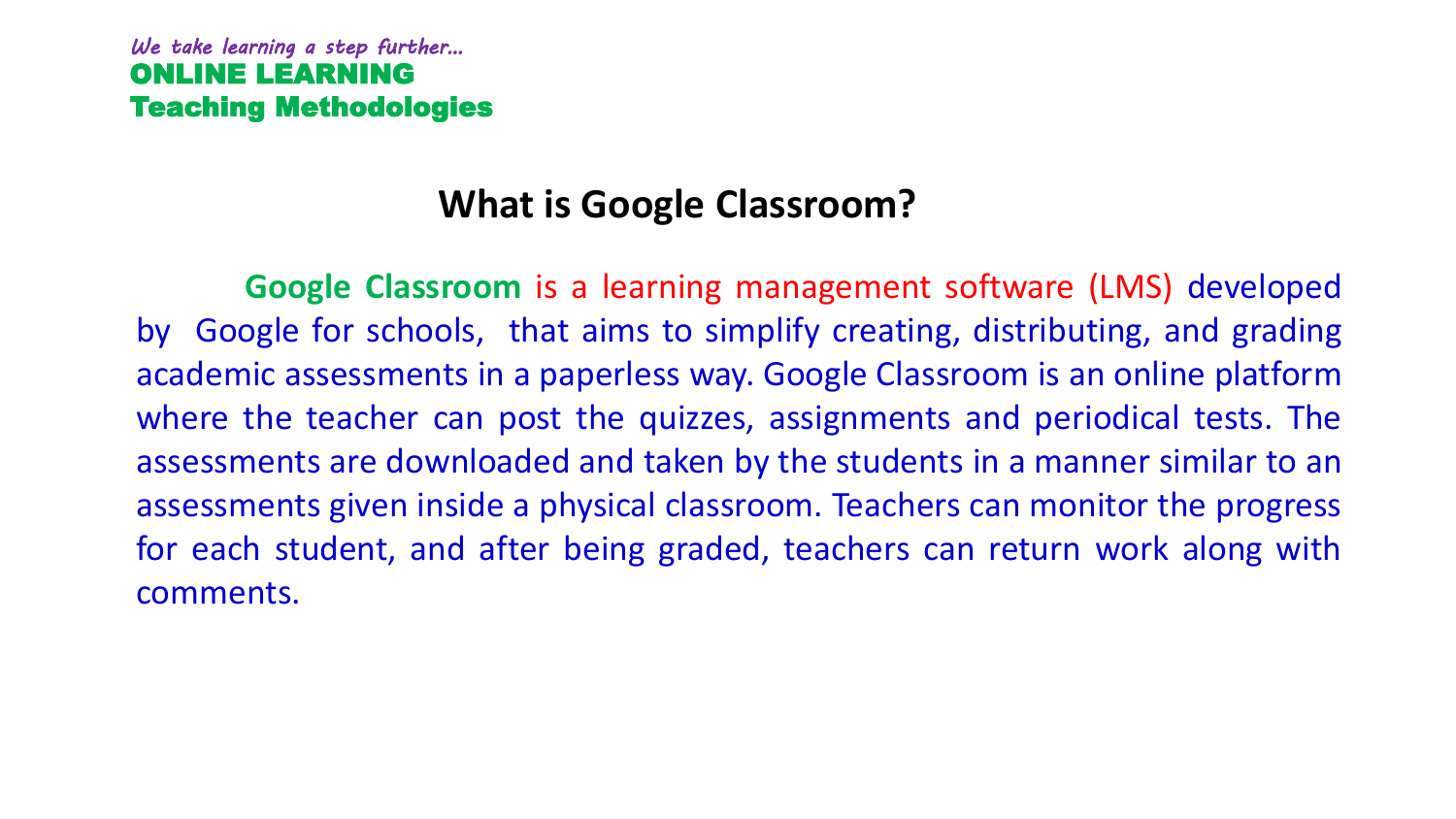### **What is Zoom for Education?**

Generally, **ZOOM is an online video conferencing software** where participants are invited to join a live video meet up using a unique meeting ID and password. Zoom offers video, audio and screen sharing to participants in a meeting. In a school or learning environment, lessons can be video-recorded and watched later by students. Zoom video is now being used worldwide by educational institutions including 88% of top universities in the US and most educational institution in the Philippines.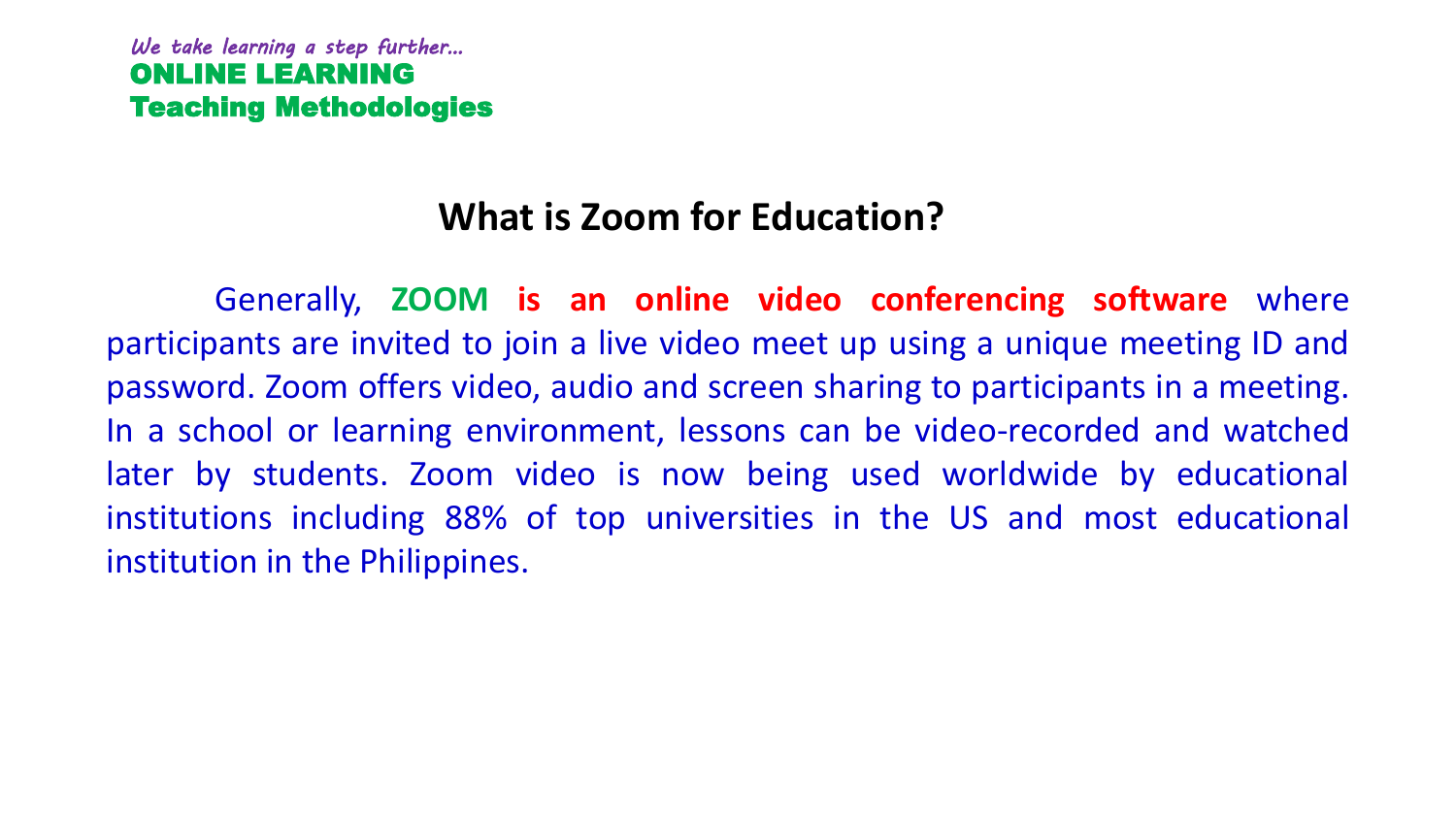# **Mode of Delivery of Academic Evaluations such as revision tests, assignments, quizzes, projects and Periodical tests, etc.**

All forms of academic evaluations will be coursed through by the teacher by uploading assessments to the Google Classroom. Google Class room is equipped with evaluation elements to assess students. The test maybe either in the form of essay or multiple choice with time or non time-bound features. Evaluation results are easily collated and scores are immediately seen.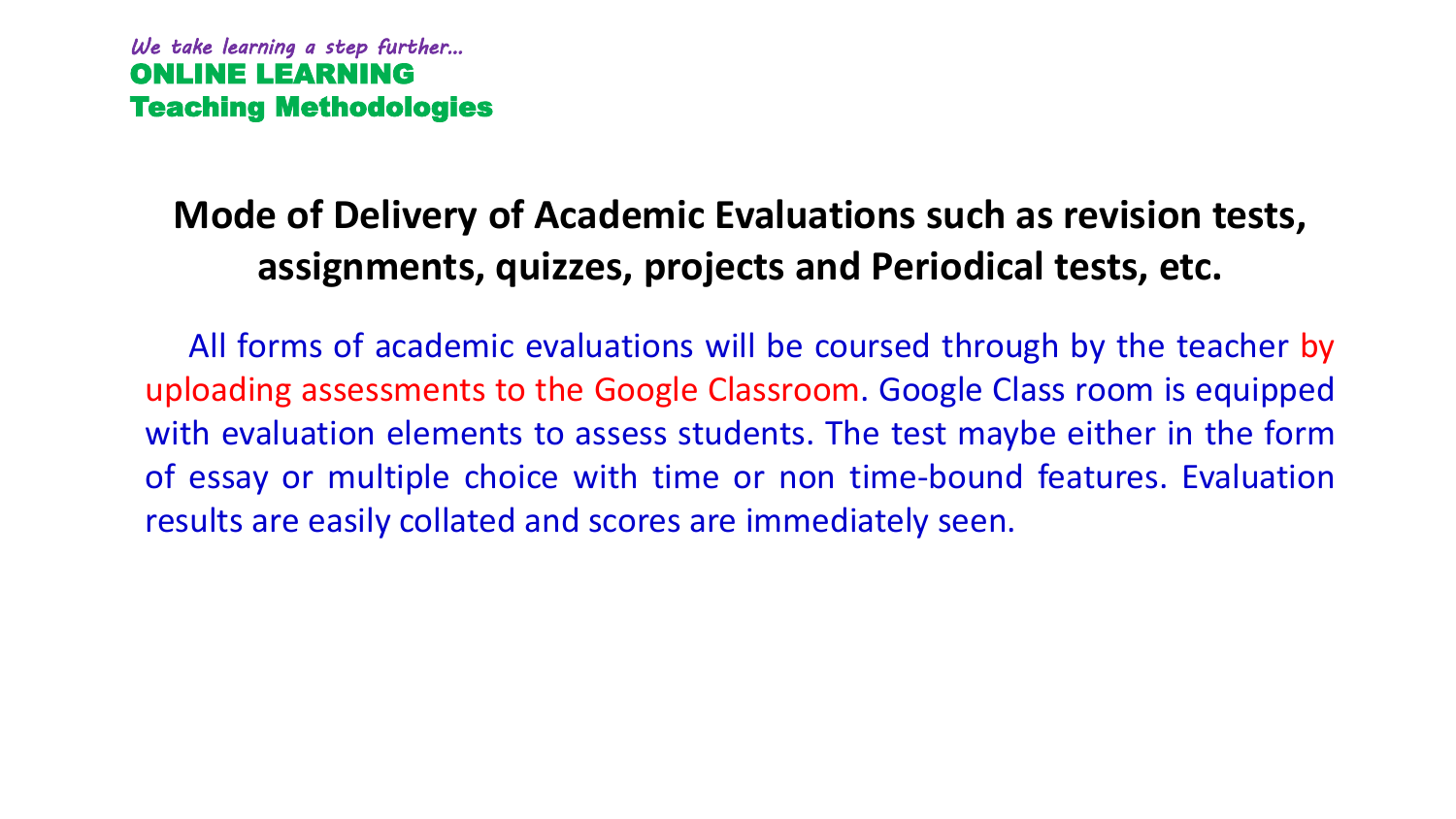### **STUDENT ATTENDANCE**

**Student attendance will be checked on a daily basis (Monday to Friday) using meetings in Zoom for Education.**

### **TIME FRAME**

The covering time frame of the online learning will be dependent on the policies set forth by the government through the Department of Education. **This methodology will be implemented on a TEMPORARY BASIS** as face to face meeting is currently disallowed in school. However, should the government give the green light for the face to face meeting in school during the school year, the school will revert back to the traditional learning and teaching methods.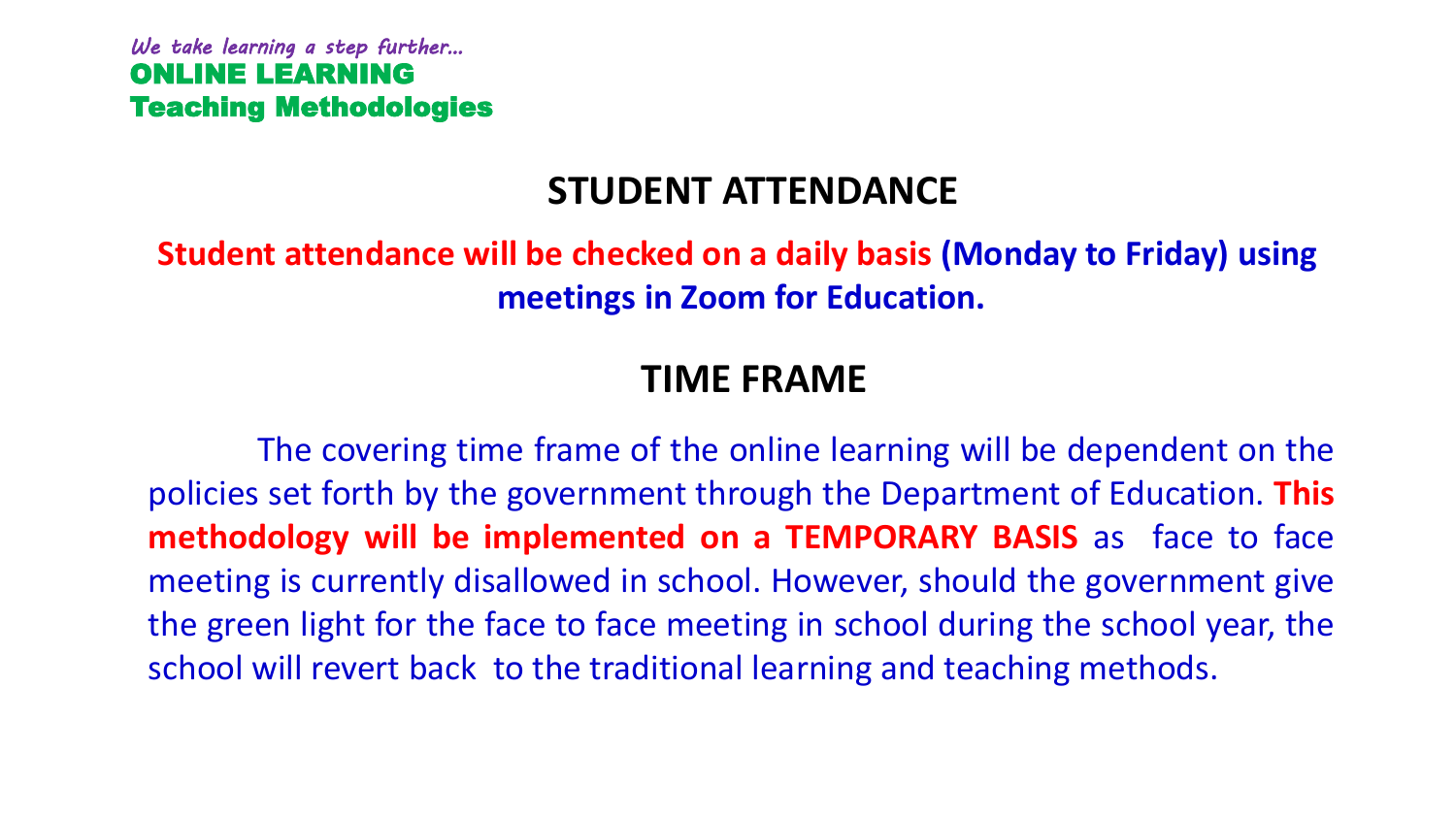# **DEVICES NEEDED BY THE STUDENTS**

Computer Desktop, Laptop, or Tablet is highly recommended devices for this kind of learning. **Second-Hand devices will suffice provided it has internet connection capability**. Internet connection at home is also a requirement.

# **BOOKS AND LEARNING KITS**

Textbooks and school provided learning kits play a vital role in the teaching-learning process of teachers and students. Textbooks provide organized units of work and delivers balanced and chronological presentation of lessons.